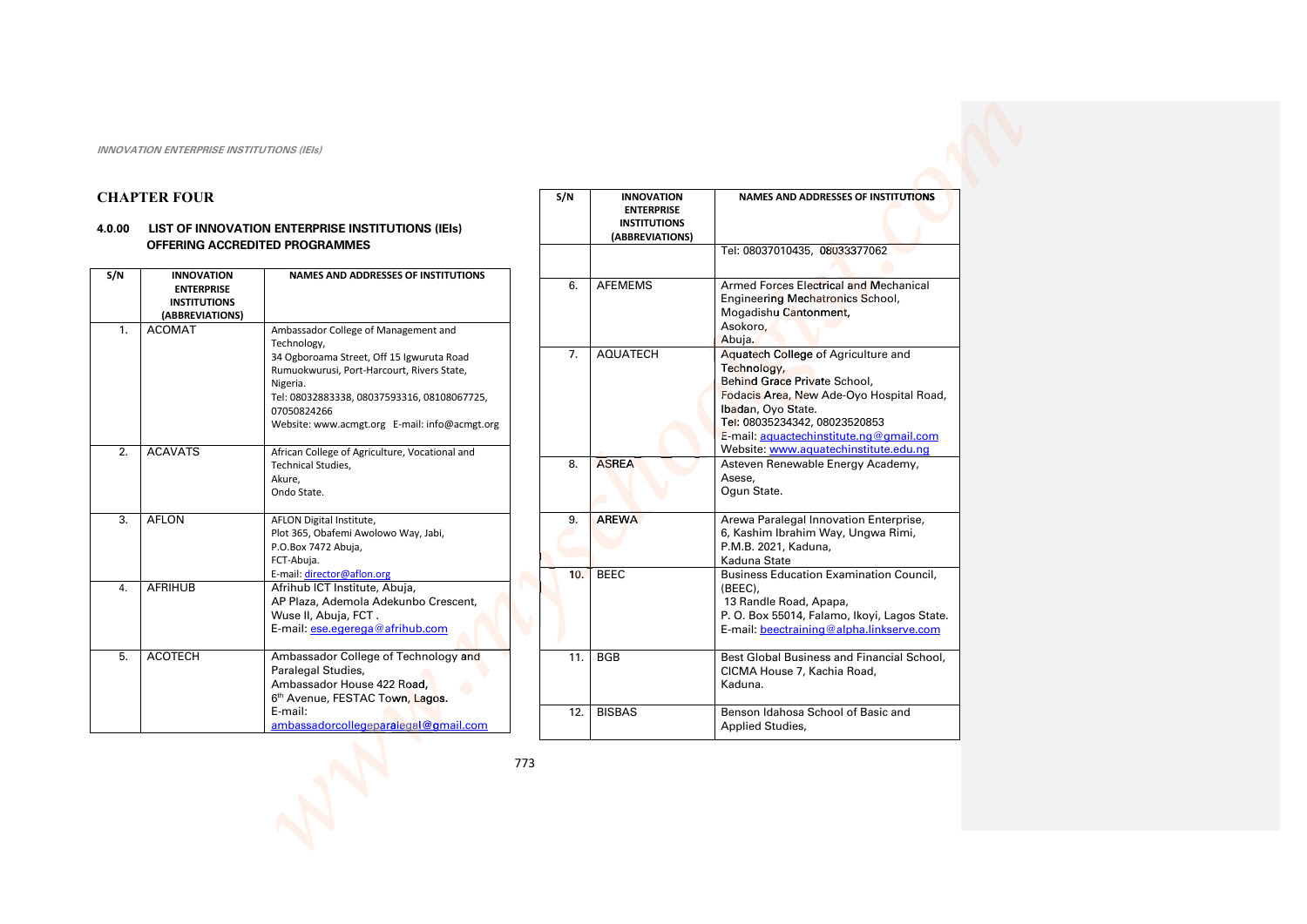| S/N | <b>INNOVATION</b><br><b>ENTERPRISE</b><br><b>INSTITUTIONS</b><br>(ABBREVIATIONS) | <b>NAMES AND ADDRESSES OF INSTITUTIONS</b>                                                                                |     | S/N                    | <b>INNOVATION</b><br><b>ENTERPRISE</b><br><b>INSTITUTIONS</b><br>(ABBREVIATIONS) | <b>NAMES AND ADDRESSES OF INSTITUTIONS</b>                                                                                                            |
|-----|----------------------------------------------------------------------------------|---------------------------------------------------------------------------------------------------------------------------|-----|------------------------|----------------------------------------------------------------------------------|-------------------------------------------------------------------------------------------------------------------------------------------------------|
|     |                                                                                  | Benin City,<br>Edo State.                                                                                                 |     |                        |                                                                                  |                                                                                                                                                       |
| 13. | <b>BONNY</b>                                                                     | Bonny Vocational Centre,<br>Bonny Island,<br><b>Rivers State.</b>                                                         |     | 19.                    | CCTI                                                                             | <b>Complete Computers and Technology</b><br>Institute.<br>11, Adesuwa Grammar School Road,<br>GRA, off Sapele Road, Benin City, Edo State.            |
| 14. | <b>BUCKINGHAM</b>                                                                | Buckingham Academy of Management and<br>Technology, Buckingham Estate,                                                    |     |                        |                                                                                  | Tel: 08033535625, 08073210260                                                                                                                         |
|     |                                                                                  | Adjacent Afor Nkor Market, Ogidi, Anambra<br><b>State</b><br>E-mail: buckiepoly@yahoo.com                                 |     | 20.                    | <b>CHERISH</b>                                                                   | Cherish Enterprise Institute,<br>Kurfi/Karare Road, Along Batsari Divisional<br><b>Police Station.</b><br>Batsari,                                    |
| 15. | <b>CAFITECH</b>                                                                  | Calvary Foundation Institute of Technology,<br>26, Dr. Ernest Ugo Street, Coal Camp,                                      |     |                        |                                                                                  | Katsina State.                                                                                                                                        |
|     |                                                                                  | Enugu, Enugu State.<br>Tel: 07030386181, 07066809464<br>E-mail: cafitechedu@ymail.com,<br>calvaryfoudation.org@gmail.com. |     | 21.                    | <b>CIBTECH</b>                                                                   | Central Institute of Business and<br>Technology,<br>Kilometer 4, Benin-Abraka Road,<br>Egba,                                                          |
| 16. | CALVARY-TECH                                                                     | Calvary College of Technology,<br>KM 4, Agbado/ljoko Road,                                                                |     |                        |                                                                                  | Benin City.                                                                                                                                           |
|     |                                                                                  | Lemode - Ijoko,<br>Oqun State.                                                                                            |     | $\overline{22}$ .<br>m | <b>CISN</b>                                                                      | The Certified Institute of Shipping of<br>Nigeria,<br>(College of Maritime Transport                                                                  |
| 17. | <b>CBF</b>                                                                       | College of Banking and Finance,<br>Off Olomi Academy-Ayegun Road,<br>Fatusi Avenue,<br>P.O. Box 41562<br>Ibadan,          |     |                        |                                                                                  | Management and Technology)<br>CIS COMPLEX, Magbon Bus Stop,<br>Badagry, Expressway,<br>P.O. BOX 4335, Apapa., Lagos<br>Tel:, 08023033404, 08033733237 |
|     |                                                                                  | Ovo State.<br>Tel: 08055108185, 07033854692<br>E-mail: ceinigeria@yahoo.com                                               |     |                        |                                                                                  | E-mail: revalex55@yahoo.com,<br>info@cis-ng.org, admission@cis-<br>ng.org<br>website: www.cis-ng.org                                                  |
| 18. | <b>CCAE</b>                                                                      | Centre for Creative Arts Education,<br>Street 2, Star Project, Port Harcourt,<br>River State.                             |     |                        |                                                                                  |                                                                                                                                                       |
|     |                                                                                  |                                                                                                                           | 774 |                        |                                                                                  |                                                                                                                                                       |

Deleted: 1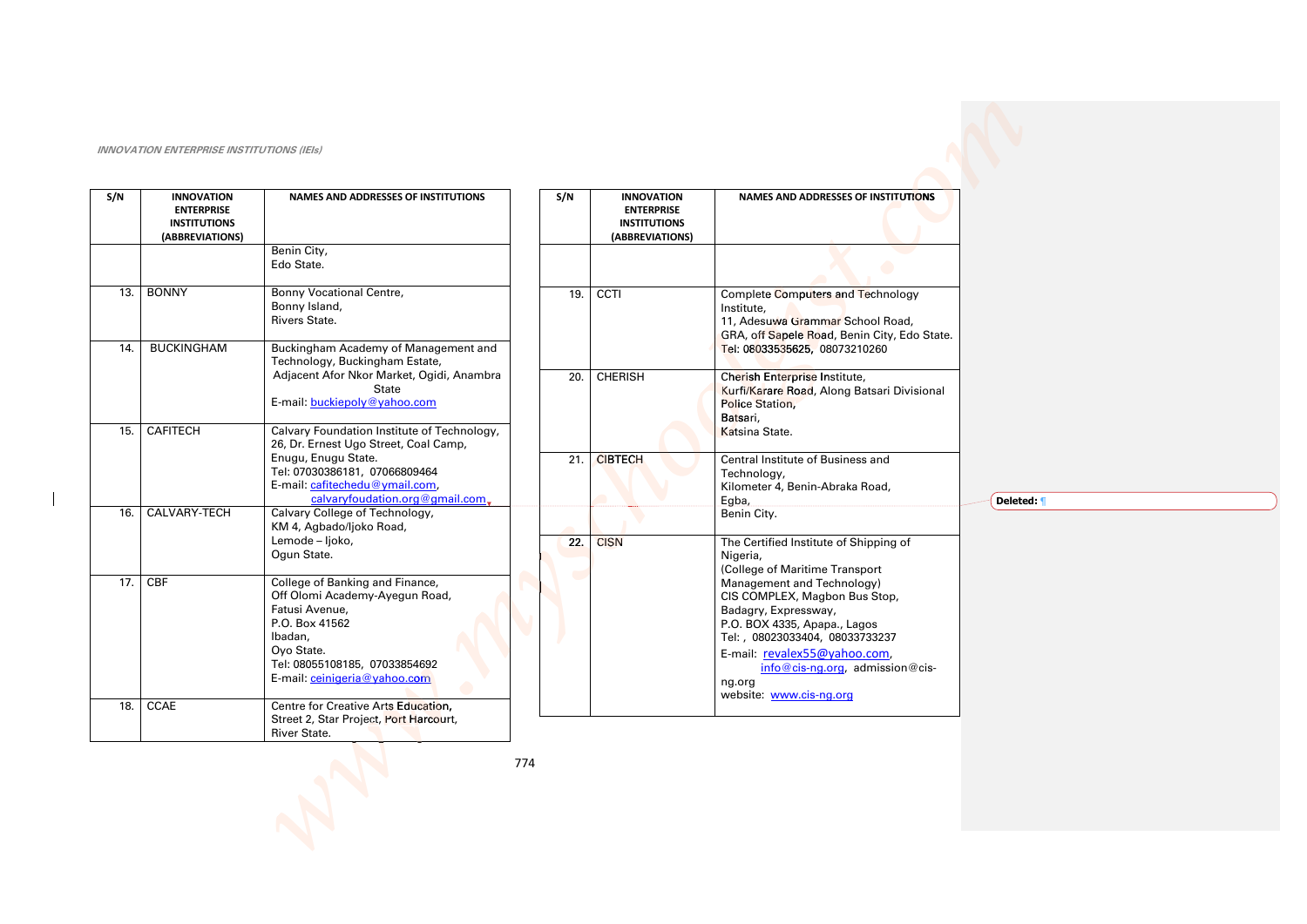| S/N        | <b>INNOVATION</b><br><b>ENTERPRISE</b><br><b>INSTITUTIONS</b><br>(ABBREVIATIONS) | <b>NAMES AND ADDRESSES OF INSTITUTIONS</b>                                                                                                                                                                                              |     | S/N | <b>INNOVATION</b><br><b>ENTERPRISE</b><br><b>INSTITUTIONS</b><br>(ABBREVIATIONS) | <b>NAMES AND ADDRESSES OF INSTITUTIONS</b>                                                                                                                                                                                |
|------------|----------------------------------------------------------------------------------|-----------------------------------------------------------------------------------------------------------------------------------------------------------------------------------------------------------------------------------------|-----|-----|----------------------------------------------------------------------------------|---------------------------------------------------------------------------------------------------------------------------------------------------------------------------------------------------------------------------|
| 23.        | <b>CIFMAN</b>                                                                    | Cifman Institute of Technology and<br>Management,<br>6, Lancaster Road, Opp. Queen's College,<br>Sabo, Yaba - Lagos.<br>Tel: 08053788880-1, 07027622400,                                                                                |     |     |                                                                                  | Delta State.<br>E-mail:<br>conarina maritime academy@yahoo.com                                                                                                                                                            |
| 24.        | <b>CIMT</b>                                                                      | 08033995247, 08083733777<br>Comprehensive Institute of Management<br>and Technology,<br>Byazin,<br>Kubwa, Abuja.                                                                                                                        |     | 29. | <b>CORNERSTONE-IMT</b>                                                           | Cornerstone Institute of Management and<br>Technology,<br>Uvo,<br>Akwa Ibom State.                                                                                                                                        |
| 25.        | <b>CITYGATE</b>                                                                  | Citygate Institute of Innovation and<br>Technology,<br>Citi Campus, by Uni. Ibadan 2nd Gate,                                                                                                                                            |     | 30. | <b>DACAS</b>                                                                     | Dagama's College of Applied Science, 1,<br>Road E, Chikaji Road, MTD, Sabon-Gari,<br>Zaria, Kaduna State.                                                                                                                 |
|            |                                                                                  | Orogun Bus Stop, Behind Keto Petrol<br>Station, Oyo Road,<br>Orogun, Ibadan, Oyo State,<br>Southwest Nigeria.<br>Tel: +234 703 587 9569, 081 552 68382,<br>Email: enquiries 247@citygatevarsity.com<br>Website: www.citygatevarsity.com |     | 31. | <b>DALEWARES</b>                                                                 | Dalewares Institute of Technology (DIT),<br>PLOT 31-33, Bode Thomas Road,<br>off Shylon street, Palmgrove,<br>Ikorodu Road, Lagos.<br>Tel:+234-07063370167,08023333161.<br>E-mail: ditlagos@yahoo.com,<br>info@dit.edu.na |
| 26.        | CIMT-IDOGBO                                                                      | City Institute of Management and<br>Technology,<br>Idogbo Educational Centre,<br>Sani Abacha Road, Mararaba,<br>Nasarawa State.                                                                                                         |     | 32. | <b>DAMSON</b>                                                                    | Website: www.dit.edu.ng<br>Damson Institute of Management and<br>Technology,<br>No. 5, Damson Street, Off Etsu Jetta Street,<br>Phase 1, Jikwoyi, Along Nyanya Karshi<br>Road,                                            |
| 27.<br>28. | <b>CLARA-SMPA</b><br><b>CONARINA</b>                                             | Clara School of Media and Performing Arts,<br>1, Sawmail Drive, Off Isaac Boro Road,<br>Etegwe,<br>Yenagoa, Bayelsa State.<br>Conarina Maritime Academy,                                                                                |     | 33. | <b>DEL-YORK</b>                                                                  | FCT Abuja.<br>Del-York Creative Academy,<br>8a, Justice Modupe Omo-Eboh Street,<br>Off Glover Road,<br>Ikoyi, Lagos.                                                                                                      |
|            |                                                                                  | Oria, Abraka,                                                                                                                                                                                                                           | 775 |     |                                                                                  |                                                                                                                                                                                                                           |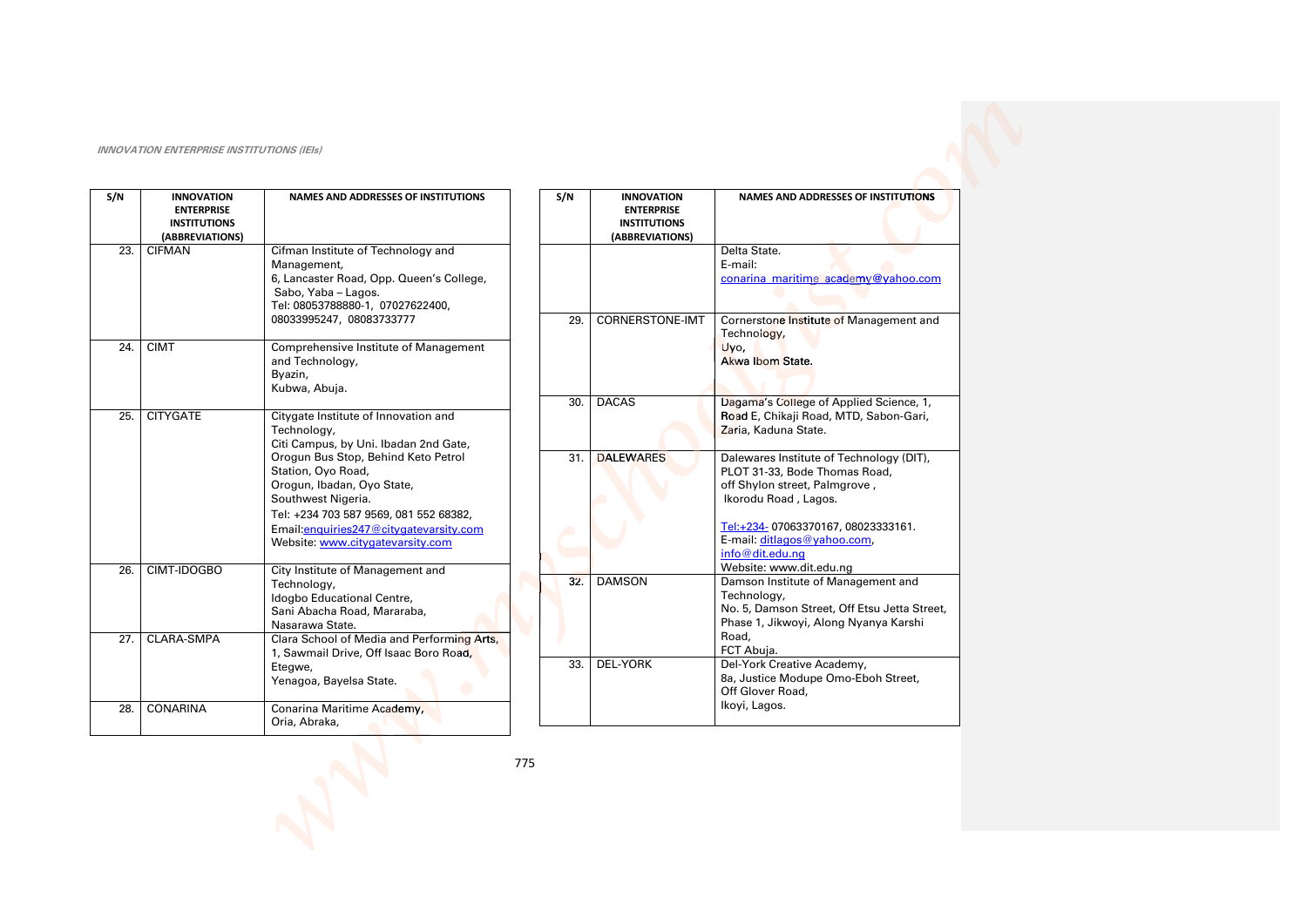| S/N | <b>INNOVATION</b><br><b>ENTERPRISE</b><br><b>INSTITUTIONS</b><br>(ABBREVIATIONS) | <b>NAMES AND ADDRESSES OF INSTITUTIONS</b>                                                                    |
|-----|----------------------------------------------------------------------------------|---------------------------------------------------------------------------------------------------------------|
| 34. | <b>DIABO</b>                                                                     | Diabo Paralegal Training Institute<br>12 King George Street, Onikan<br>Lagos State.                           |
| 35. | <b>DIALOGUE</b>                                                                  | Dialogue Computer Institute,<br>Katsina,<br>Katsina State.                                                    |
| 36. | DIALOGUE-KD                                                                      | Dialogue Computer Institute,<br>Kudan Road, Legislative Quarters,<br>Ungwan Dosa,<br>Kaduna,<br>Kaduna State. |
| 37. | <b>DBI-KANO</b>                                                                  | Digital Bridge Institute,<br>Katsina Road,<br>Kano,<br>Kano State.                                            |
| 38. | DBI-LAGOS                                                                        | Digital Bridge Institute,<br>1, Federal Medical Store Road,<br>Oshodi,<br>Lagos, Lagos State.                 |
| 39. | <b>DISTINCT</b>                                                                  | Distinct Institute of Management Science,<br>Osogbo,<br>Osun State.                                           |
| 40. | <b>DOTS</b>                                                                      | DOTS Institute of Technology,<br>92, ljemo Agbadu Road, Abeokuta, Ogun<br>State.                              |
| 41. | <b>ECWA-ICS</b>                                                                  | ECWA International College of Technology,<br>7, JD Gomwalk Road,<br>P.O. Box 7684,<br>Jos, Plateau State.     |

| S/N | <b>INNOVATION</b><br><b>ENTERPRISE</b><br><b>INSTITUTIONS</b><br>(ABBREVIATIONS) | <b>NAMES AND ADDRESSES OF INSTITUTIONS</b>                                                                                                                                                                                                          |
|-----|----------------------------------------------------------------------------------|-----------------------------------------------------------------------------------------------------------------------------------------------------------------------------------------------------------------------------------------------------|
| 42. | EIT                                                                              | Elerinmosa Institute of Technology,<br>Ede Road, Oke Awesin,<br>Erin Osun,<br>Osun State.                                                                                                                                                           |
| 43. | EKO-CMT                                                                          | Eko College of Management and<br>Technology,<br>145, Ikotun Abanranje Road,<br>Ikotun, Lagos State.                                                                                                                                                 |
| 44. | <b>EL-ACADEMY</b>                                                                | El-Academy,<br>Cadastral District, Gaduwa,<br>FCT, Abuja.                                                                                                                                                                                           |
| 45. | <b>EMDEE</b>                                                                     | <b>Emdee Shipping and Maritime College,</b><br>Olorunisola Igesu Apena, Ipaja-Ayobo,<br>Ayobo, Lagos.                                                                                                                                               |
| 46. | <b>ENVILLE</b>                                                                   | Enville Institute of Environmental and<br>Safety Management,<br>4, Osho Street, Opebi-Oregun Link Road,<br>Ikeja, Lagos.<br>Website: www.envilleinstitute.org<br>e-Mail: info@envilleinstitute.org<br>Tel: 08177330877, 07026033768,<br>07026033769 |
| 47. | <b>ESTAC</b>                                                                     | <b>ESTAC Institute of Construction</b><br>Technology,<br>No 1, Mike Torey Avenue, Phase 6,<br>Trans-Ekulu Enugu State<br>Tel: 08063300205, 08036055574,<br>08036754117                                                                              |
| 48. | <b>FABA</b>                                                                      | The Film and Broadcast Academy Westin<br>Hall, KM 1 Ozoro - Asaba Express Way Isoko<br>North L.G.A. Delta State, Nigeria                                                                                                                            |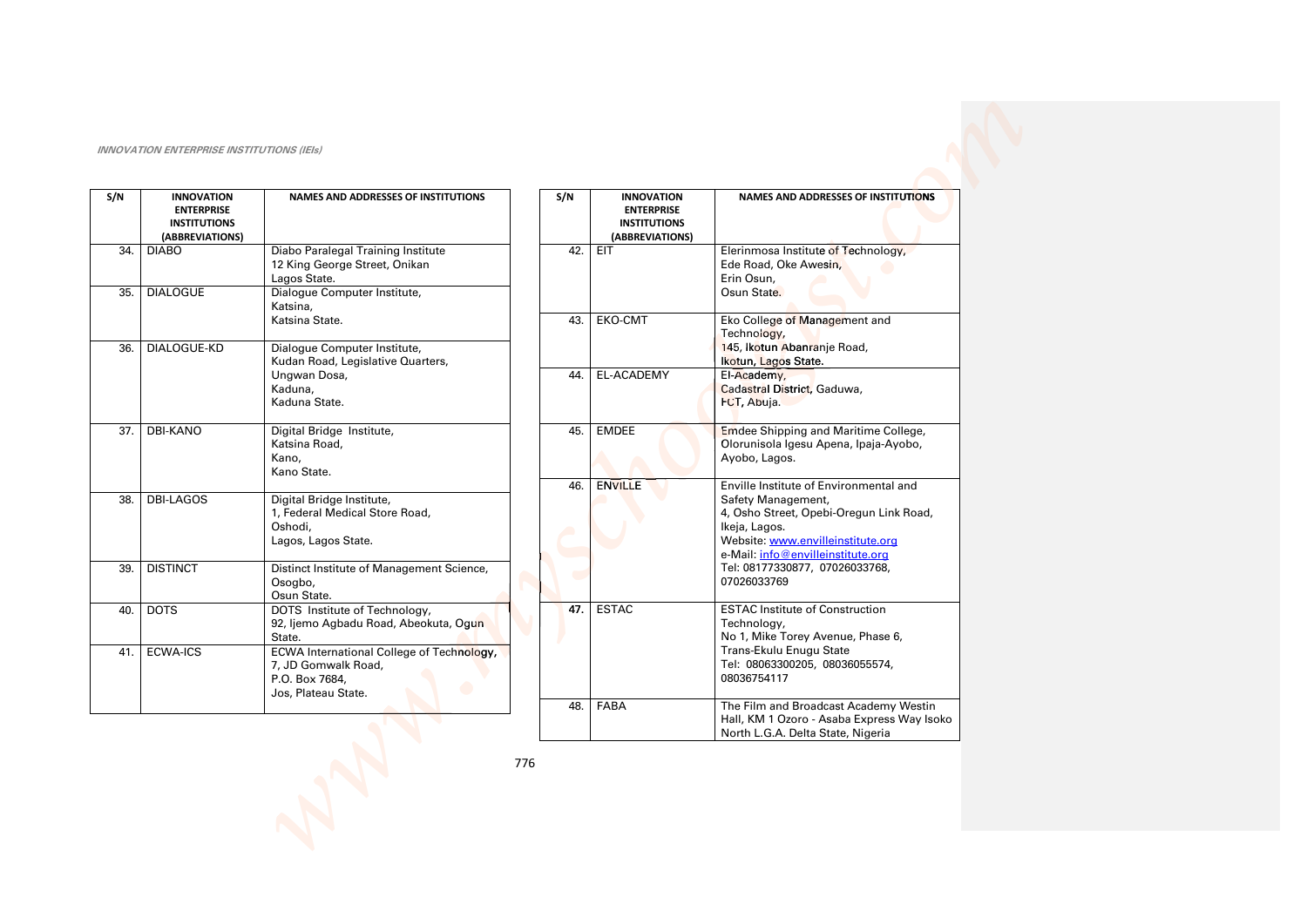| S/N | <b>INNOVATION</b><br><b>ENTERPRISE</b><br><b>INSTITUTIONS</b><br>(ABBREVIATIONS) | <b>NAMES AND ADDRESSES OF INSTITUTIONS</b>                                                                       | S/N | <b>INNOVATION</b><br><b>ENTERPRISE</b><br><b>INSTITUTIONS</b><br>(ABBREVIATIONS) | <b>NAMES AND ADDRESSES OF INSTITUTIONS</b>                                                                                                                                   |
|-----|----------------------------------------------------------------------------------|------------------------------------------------------------------------------------------------------------------|-----|----------------------------------------------------------------------------------|------------------------------------------------------------------------------------------------------------------------------------------------------------------------------|
|     |                                                                                  | E-mail: faba@yahoo.com<br>Tel: 08039611001, 08027745399,<br>08035006442                                          | 54. | <b>FILAPS</b>                                                                    | Filaps Media Training Institute,<br>Plot 52, New Court Road,<br>Gyadi Gyadi,<br>Kano, Kano State.                                                                            |
| 49. | AFAKA-IEI                                                                        | Federal College of Forestry, Mechanisation,<br>P. M. B. 2273, Afaka, Kaduna.                                     | 55. | <b>GIPI</b>                                                                      | Gateway Industrial and Petro-Gas Institute,                                                                                                                                  |
| 50. | FEHIC-TECH                                                                       | Foundation for Energy Health International<br>College of Science and Technology<br>Mgbowo,<br>Awgu, Enugu State. |     |                                                                                  | Oni, Ogun Waterside LGA, PMB 2123 ljebu<br>Ode, Ogun State, Nigeria.<br>Tel. 08037033367, 07031027149,<br>08062308779<br>Website: www.gip-ng.com<br>E-mail: info@gipi-ng.com |
| 51. | <b>FIRSTMARK</b>                                                                 | Firstmark Innovation School of Technology,<br>Ureje Quarters, Off Ikere Road, Ado-Ekiti,                         |     |                                                                                  |                                                                                                                                                                              |
|     |                                                                                  | <b>Ekiti State</b>                                                                                               | 56. | <b>GLOBAL</b>                                                                    | Global Maritime Academy,<br>Ogoni-Olomu, Ughelli South L.G.A.,<br>Delta State.                                                                                               |
| 52. | <b>FLYINGDOVE</b>                                                                | Flyingdove Institute of Information<br>Technology,                                                               |     |                                                                                  |                                                                                                                                                                              |
|     |                                                                                  | ljah-Pada, Kwali,<br>FCT, Abuja.<br>Tel: 09091555917, 08051180119.                                               | 57. | <b>GLOBAL-ICT</b>                                                                | Global Institute of Commerce and<br>Technology,<br>House 2/4, 69 (A) Road, Team 7,<br>Gwarinpa Estate,                                                                       |
|     |                                                                                  | Website: www.flyingdoveinstitute.edu.ng                                                                          |     |                                                                                  | FCT, Abuja.                                                                                                                                                                  |
|     |                                                                                  | Email: info@flvingdoveinstitute.edu.ng.<br>flyingdovepoly@gmail.com                                              | 58. | <b>GLORY-LAND</b>                                                                | Glory Land Institute of Management,<br>P.M.B. 1010,<br>Ankpa,                                                                                                                |
| 53. | <b>FCTI</b>                                                                      | Foundation College of Technology,<br>Ikot Idem,<br>P.M.B. 1166,                                                  |     |                                                                                  | Kogi State.<br>Tel: 08036275594, 09095804981                                                                                                                                 |
|     |                                                                                  | Ikot Ekpene,<br>Akwa Ibom State.<br>Tel: 082-742-4802, 07068092448<br>Website: www.foundationpoly.com.nq         | 59. | <b>GRACE</b>                                                                     | Grace City Institute of Technology and<br>Management Science Ltd,<br>Opposite Rinsayo Filling Station,<br>Ring Road, Osogbo,<br>Osun State.                                  |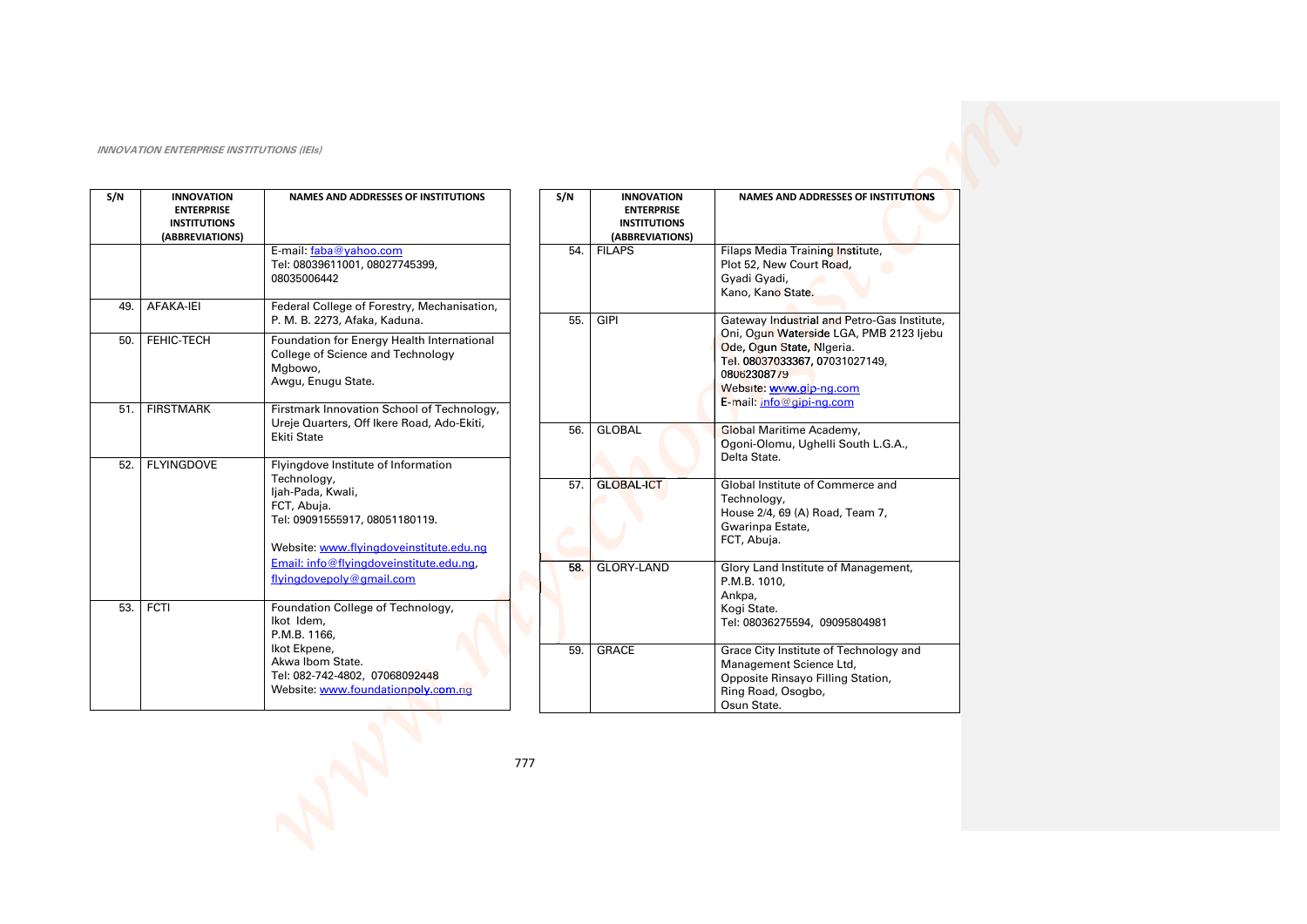| S/N | <b>INNOVATION</b><br><b>ENTERPRISE</b><br><b>INSTITUTIONS</b><br>(ABBREVIATIONS) | <b>NAMES AND ADDRESSES OF INSTITUTIONS</b>                                                                                                                                                                                                                         | S/N        | <b>INN</b><br><b>ENT</b><br><b>INST</b><br>(ABBRI |
|-----|----------------------------------------------------------------------------------|--------------------------------------------------------------------------------------------------------------------------------------------------------------------------------------------------------------------------------------------------------------------|------------|---------------------------------------------------|
| 60. | <b>GRAIG-P</b>                                                                   | Graig-Philip College of Technology,<br>14b, Olatubosun Street, Shonibare Estate,<br>Maryland,<br>Lagos.<br>E-mail: kaankukacn@gmail.com,<br>btangan@yahoo.com                                                                                                      | 66.        | <b>IBF</b>                                        |
| 61. | <b>GRAJOS</b>                                                                    | Grajos College of Mass Communication,<br>Ojokoro,<br>Lagos State.                                                                                                                                                                                                  | 67.        | <b>ICCT</b>                                       |
| 62. | <b>HIGHLAND</b>                                                                  | Highland College of Technology and Further<br>Education, Sango, GI Road Samonda,<br>Ibadan,<br>Ovo State.                                                                                                                                                          | 68.        | <b>ICSIS</b>                                      |
| 63. | <b>HOMIK</b>                                                                     | Homik Oil and Gas Facility Engineering<br>School,<br>Homik Rehoboth Court by Jesus Evang<br>Power Mission,<br>NTA/Choba Road Ozuoba, Port Harcourt,<br><b>Rivers State.</b>                                                                                        | 69.        | <b>IBOM-IM</b>                                    |
| 64. | <b>ICCN-IFIM</b>                                                                 | <b>ICCN Institute of Finance and Investment</b><br>Management,<br>St. Thomas Catholic Church Road, Umuko<br>Village, Nkwerre,<br>P.M.B. 7070, Orlu, Imo State.<br>Tel: 08064866329,<br>Website: www.iccnitmpoly.org,<br>e-mail: ICCN-institutes-iccnistm@gmail.com | 70.<br>71. | <b>ICCN</b><br><b>IFOTECH</b>                     |
| 65. | IFE-BUS                                                                          | Ife Business School,<br>Plot 10/12 Abayomi Omisore Avenue, Off<br>Ede Road, Parakin Quarters,<br>Ile-Ife, Osun State.                                                                                                                                              |            |                                                   |

| S/N | <b>INNOVATION</b>   | <b>NAMES AND ADDRESSES OF INSTITUTIONS</b>    |
|-----|---------------------|-----------------------------------------------|
|     | <b>ENTERPRISE</b>   |                                               |
|     | <b>INSTITUTIONS</b> |                                               |
|     | (ABBREVIATIONS)     |                                               |
| 66. | IBF                 | Institute of Banking and Finance,             |
|     |                     | c/o African Regional Centre for Engineering   |
|     |                     | Design and Management,                        |
|     |                     | Km 10, Iwo Road,                              |
|     |                     | P.O. Box 41562,                               |
|     |                     | Ibadan,                                       |
|     |                     | Ovo State.                                    |
|     |                     | Tel: 08136873714                              |
|     |                     | E-mail: ceinigeria@yahoo.com                  |
| 67. | <b>ICCT</b>         | llesha City College of Technology,            |
|     |                     | Ilesa-Ibokun Road, Ilase-Ijesha via Ilesha,   |
|     |                     | Osun State.                                   |
| 68. | <b>ICSIS</b>        | Institute of Corporate Security and           |
|     |                     | Intelligence Studies,                         |
|     |                     | Sani Abacha Youth Centre,                     |
|     |                     | 22/32 Madobi Road,                            |
|     |                     | Kano State.                                   |
| 69. | <b>IBOM-IMT</b>     | Ibom Institute of Management and              |
|     |                     | Technology,                                   |
|     |                     | Ikot Ekpene, P. O. Box 372,                   |
|     |                     | Ikot Ekpene, Akwa Ibom State.                 |
|     |                     | Tel: 08037103742                              |
|     |                     | E-mail: iimtech.edu@gmail.com                 |
|     |                     |                                               |
| 70. | <b>ICCN</b>         | <b>International Chaplaincy Corps Network</b> |
|     |                     | Institute of Security Technology and          |
|     |                     | Management,                                   |
|     |                     | Orlu, Imo State.                              |
|     |                     |                                               |
| 71. | <b>IFOTECH</b>      | Ifo College of Management and Technology      |
|     |                     | KM 50, Lagos/Abeokuta Express Way             |
|     |                     | P.M.B. 5030, Ifo, Ogun State                  |
|     |                     | Tel: 08023331054, 08035012650,                |
|     |                     | 08054175642                                   |
|     |                     | Web Site: www.ifotech.edu.ng                  |
|     |                     | E-mail: info@ifotech.edu.ng                   |
|     |                     |                                               |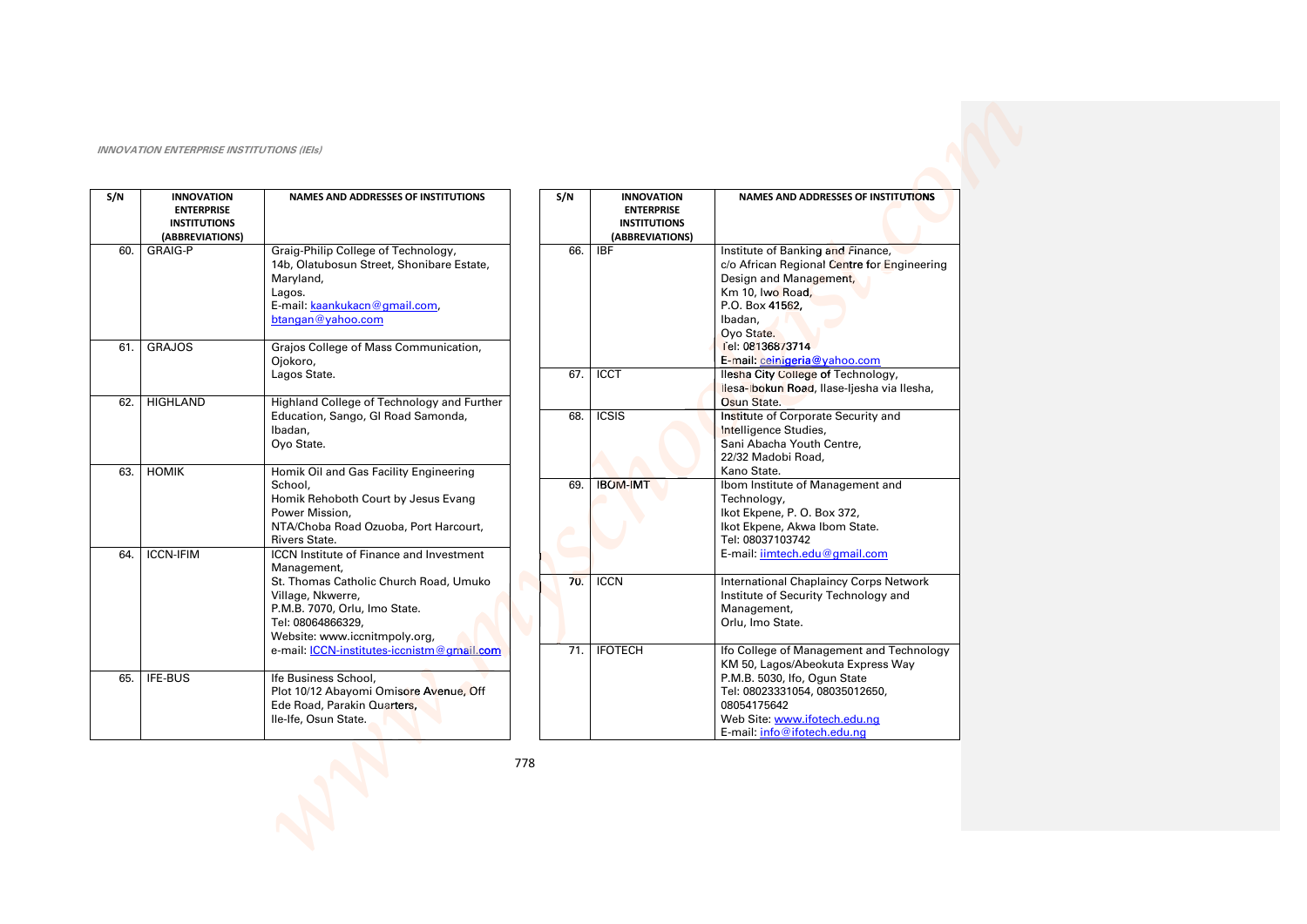| S/N | <b>INNOVATION</b><br><b>ENTERPRISE</b><br><b>INSTITUTIONS</b><br>(ABBREVIATIONS) | <b>NAMES AND ADDRESSES OF INSTITUTIONS</b>                                                                                                                                                  |
|-----|----------------------------------------------------------------------------------|---------------------------------------------------------------------------------------------------------------------------------------------------------------------------------------------|
|     |                                                                                  |                                                                                                                                                                                             |
| 72. | <b>IICT</b>                                                                      | Institute of Information and Computer<br>Technology,<br>Sunny Illo Educational Complex,<br>P. O. Box 213,<br>Awgu, Enugu State.<br>Tel: 08038562588, 08079039588<br>Website: www.iictng.org |
| 73. | <b>IIIT</b>                                                                      | Innovation Institute of Technology,<br>Akure.<br>Ondo State.                                                                                                                                |
| 74. | <b>IMAN</b>                                                                      | Iman College of Business Technology, 5th<br>Avenue, 503 Road, Federal Housing Estate,<br>Sharada Phase 2, Kano State.                                                                       |
| 75. | <b>IMFI</b>                                                                      | IMFI, ICT Academy,<br>No 54 Nsikak Eduok Avenue,<br>P. O. Box 1723,<br>Uyo.<br>E-mail: info@imfiacademy.com<br>Website: www.imfiacademy.com<br>Tel: 08028237116, 08069169915                |
| 76. | <b>IMPERIAL</b>                                                                  | Imperial College of Advanced Studies,<br>Kano,<br>Kano State.                                                                                                                               |
| 77. | <b>IMS</b>                                                                       | Institute of Maritime and Safety,<br>44, Ifoshin Street, Ejigbo, Alimosho,<br>Lagos State,<br>Email: info@maritimesafesng.com<br>Website: www.maritimesafesnq.com<br>Tel: 08033339231       |

| S/N | <b>INNOVATION</b><br><b>ENTERPRISE</b><br><b>INSTITUTIONS</b><br>(ABBREVIATIONS) | <b>NAMES AND ADDRESSES OF INSTITUTIONS</b>                                                                                                                                                |
|-----|----------------------------------------------------------------------------------|-------------------------------------------------------------------------------------------------------------------------------------------------------------------------------------------|
| 78. | <b>IPETU-ICT</b>                                                                 | Ipetu-liesha College of Technology,<br>Easy Life Estate, Along Banjolat School<br>Road, Ipetu-liesha,<br>Osun State.                                                                      |
| 79. | <b>IRISH-BS</b>                                                                  | Irish Business School,<br>18 Arowolo Street, Egbeda Idumu, Agege<br>Local Government Area, Lagos State.                                                                                   |
| 80. | <b>ITMT</b>                                                                      | Institute of Transport and Management<br>Technology,<br>Km 43, MTN Badagry Express Way, Agbo<br>Malu Bus Stop,<br>Lagos                                                                   |
| 81. | <b>IITK</b>                                                                      | Innovation Institute of Technology<br>No 5 Yakubu Gowon Way, Kaduna,<br>Kaduna State<br>E-mail: innovationtech2009@hotmail.com<br>Tel: 08032061406, 08066166903,<br>08035860792           |
| 82. | <b>ITFMSTC</b>                                                                   | Industrial Training Fund (ITF) Models Skills<br>Training Centre,<br>No. 6, Adetokumbo Ademola Crescent,<br>Maitama, Abuja                                                                 |
| 83. | <b>IVTEC</b>                                                                     | International Vocational, Technical and<br>Entrepreneurship College, Ajase-Ipo, Kwara<br>State.                                                                                           |
| 84. | <b>IZISCO</b>                                                                    | Izisco Obos Institute of Maritime Studies<br>and Technology,<br>2, igbesivwe Street, Off Okere-Ugbarikoko<br>Road, Warri, Delta State<br>Tel: 07061541470<br>E-Mail: iziscoobos@gmail.com |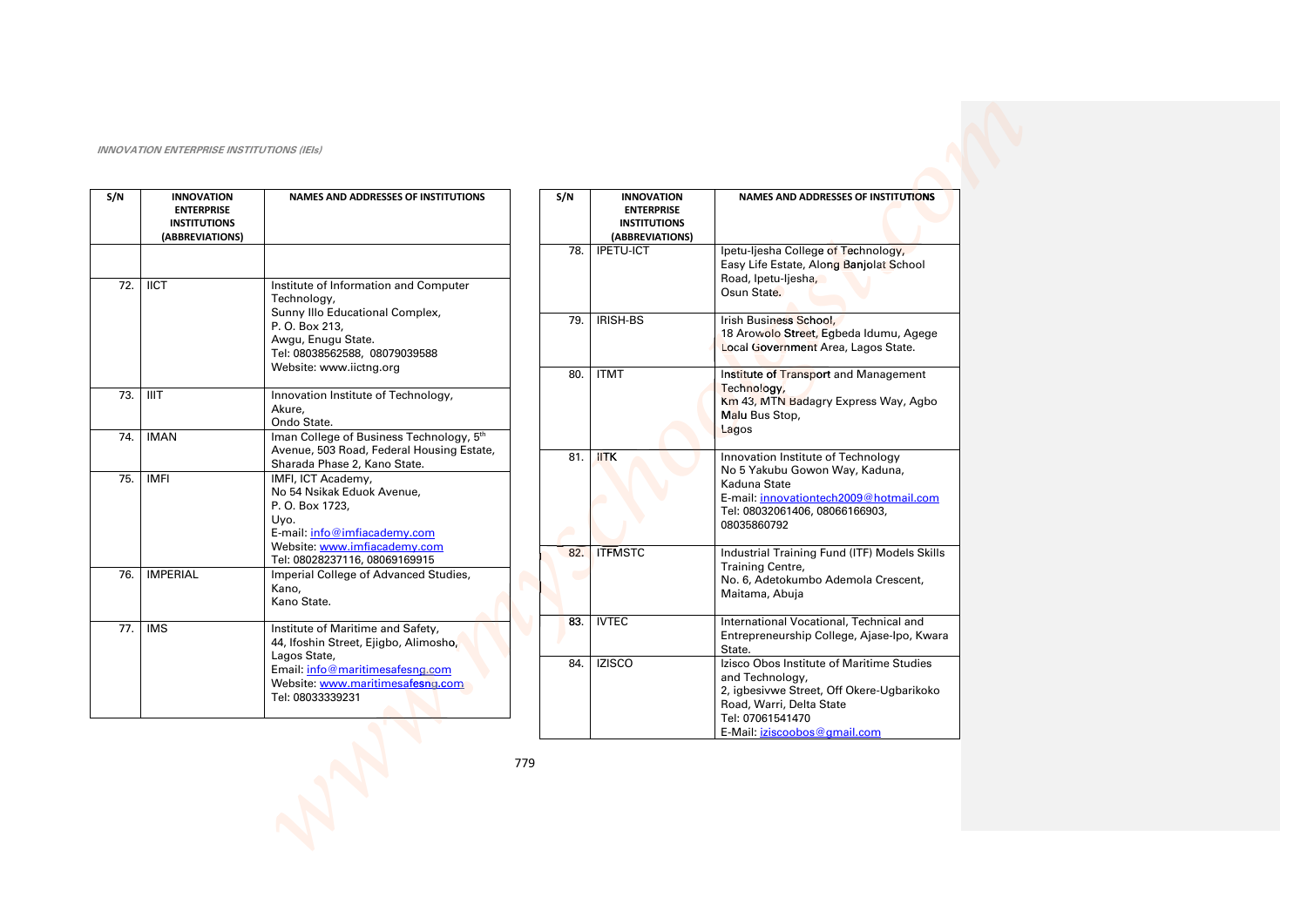| S/N | <b>INNOVATION</b><br><b>ENTERPRISE</b><br><b>INSTITUTIONS</b><br>(ABBREVIATIONS) | <b>NAMES AND ADDRESSES OF INSTITUTIONS</b>                                                                                                                                                                                          |  |
|-----|----------------------------------------------------------------------------------|-------------------------------------------------------------------------------------------------------------------------------------------------------------------------------------------------------------------------------------|--|
|     |                                                                                  | Website: www.iziscoobosintitute.com                                                                                                                                                                                                 |  |
| 85. | JA-ACADEMY                                                                       | Justice L. O. Aremu's Academy for Basic<br>Studies.<br>Ibadan,<br>Oyo State.                                                                                                                                                        |  |
| 86. | KarROX                                                                           | KarRox - UGRL Computer Education and<br>Training Centre First Floor,<br>86 A. Allen Avenue, Ikeja, Lagos                                                                                                                            |  |
| 87. | KIEI                                                                             | Kazaure Innovation Enterprise Institute,<br>Hussaini Adamu Federal Polytechnic,<br>P.M.B. 5004, Kazaure,<br>Jigawa State.<br>Tel: 08033334307, 08038214729                                                                          |  |
| 88. | <b>KSITM</b>                                                                     | Katsina State Institute of Technology and<br>Management, Katsina,<br>Katsina State.                                                                                                                                                 |  |
| 89. | K&O-BEAUTY                                                                       | Kings and Queens Beauty Institute,<br>No. 57, Abidjan Street, Wuse Zone 3,<br>Abuja.                                                                                                                                                |  |
| 90. | LADELA                                                                           | Ladela Educational Institute (Dreamville<br>Ltd),<br>9, Kudang Street, Off Monrovia Street,<br>Wuse 2.<br>Abuja.<br>E-mail: info.ladelainstitute@gmail.com<br>Website: www.ladela.edu.ng<br>Tei:08168974886,08023267265,08098420097 |  |

| S/N |     | <b>INNOVATION</b><br><b>ENTERPRISE</b><br><b>INSTITUTIONS</b><br>(ABBREVIATIONS) | <b>NAMES AND ADDRESSES OF INSTITUTIONS</b>                                                                                                      |
|-----|-----|----------------------------------------------------------------------------------|-------------------------------------------------------------------------------------------------------------------------------------------------|
|     | 91. | LAGOS-CITY                                                                       | Lagos City Computer College, Lagos                                                                                                              |
|     | 92. | LAMB                                                                             | Lagos Aviation and Maritime Business<br>Academy,<br>16, Ajijola Anobi Street,<br>Alimosho, Iyana Ipaja,<br>Lagos.                               |
|     | 93. | LASER                                                                            | Laser Petroleum Geo-Sciences Centre,<br>P.O. Box 123 Uniport Post Office<br>Choba, Port Harcourt, Rivers State                                  |
|     | 94. | LAUREL                                                                           | Laurel School of Mines,<br>No. 26 Adekunle Bisi Street, Pako, Ogudu<br>GRA, Ogudu, Lagos State.<br>Tel: 08080640067, (1) 7632590                |
|     | 95. | <b>LENS</b>                                                                      | Lens School of Management and<br>Technology,<br>Along Avalon Hotel Road,<br>Atari Area,<br>Offa, Kwara State.                                   |
|     | 96. | <b>LINCOLN</b>                                                                   | Lincoln College of Science, Management<br>and Technology,<br>Along Jikwoyi - Karshi Road,<br>FCT, Abuja.                                        |
|     | 97. | LPII                                                                             | Linnet Paul Innovative Institute<br>No 1 Sunmail Drive, Off Isaac Boro<br>Expressway<br>Etegwe-Yenagoa, Bayelsa State                           |
|     | 98. | <b>LITERACY</b>                                                                  | Literacy College of Management and<br>Technology (Formerly, The Literacy Centre)<br>252 Faulks Road, Aba,<br>P. O. Box 6497, Aba,<br>Abia State |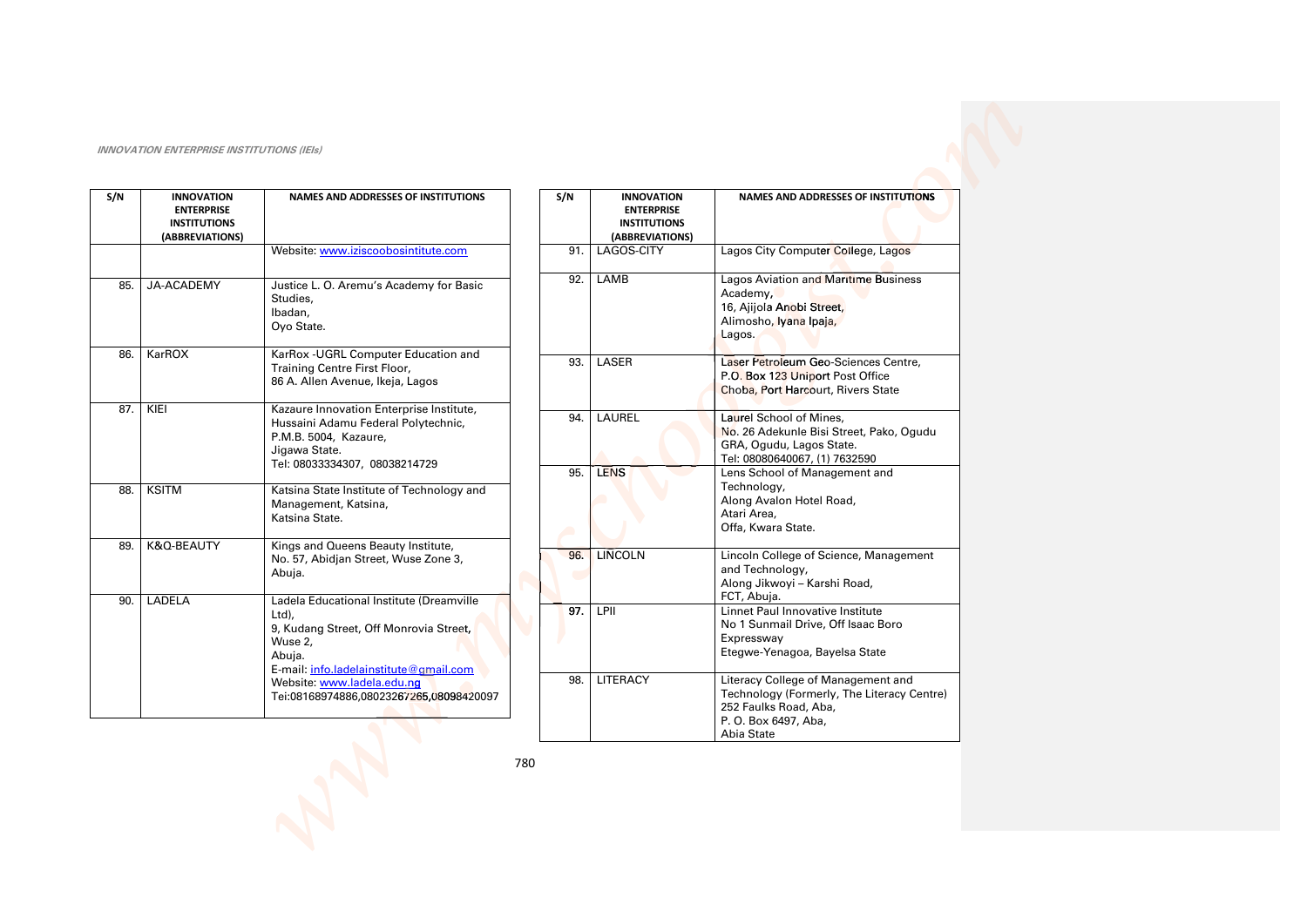| S/N  | <b>INNOVATION</b><br><b>ENTERPRISE</b><br><b>INSTITUTIONS</b><br>(ABBREVIATIONS) | <b>NAMES AND ADDRESSES OF INSTITUTIONS</b>                                                                                                                                                                                                        |
|------|----------------------------------------------------------------------------------|---------------------------------------------------------------------------------------------------------------------------------------------------------------------------------------------------------------------------------------------------|
|      |                                                                                  | Tel: 08037802764, 08052459007                                                                                                                                                                                                                     |
| 99.  | LAPA                                                                             | Lufodo Academy of Performing Arts,<br>Ajiran Road, Off Chartered College Junction,<br>Agungi Bus Stop, Lekki - Epe Express Way,<br>Lagos<br>Tel: 08056066403, 08163106333,<br>08055112613<br>E-mail: info@lapanig.com<br>Website: www.lapanig.com |
|      | 100. LIVING-SPRING                                                               | Living Spring College of Technology and<br>Innovation,<br>Oshogbo,<br>Osun State.                                                                                                                                                                 |
| 101. | <b>MAGIC</b>                                                                     | Magic Brush Film School,<br>16, Owu Street Behind Barnex Building,<br>Waterlines Junction, Aba Road, Port<br>Harcourt.<br>Rivers State.                                                                                                           |
| 102. | <b>MARIO</b>                                                                     | Mario Institute of Hospitality Management<br>and Entrepreneurship Education,<br>Uhunowerre,<br>Igbo-Eze South LGA, Nsukka<br>Enugu State.                                                                                                         |
|      | 103. MATAN-FADA                                                                  | Entrepreneurship, Vocational Technology<br>Limited.<br>Matan Fada, Kano State.                                                                                                                                                                    |
| 104. | MASTERMIND                                                                       | Mastermind Catering and Culinary Institute,<br>Gwarimpa,<br>Abuja.                                                                                                                                                                                |

| S/N  | <b>INNOVATION</b><br><b>ENTERPRISE</b><br><b>INSTITUTIONS</b><br>(ABBREVIATIONS) | <b>NAMES AND ADDRESSES OF INSTITUTIONS</b>                                                                                                                                                        |
|------|----------------------------------------------------------------------------------|---------------------------------------------------------------------------------------------------------------------------------------------------------------------------------------------------|
| 105. | <b>MAURID</b>                                                                    | Maurid Institute of Management and<br>Technology,<br>Mbiaso, Nsit Ibom L.G.A.,<br>Akwa Ibom State.<br>Tel: 08095428584, 08057866828<br>E-mail: info@mauridpoly.com<br>Website: www.mauridpoly.com |
| 106. | <b>MERCHANT</b>                                                                  | Merchant Seaman Academy,<br>Ikot Adauto Essien Udim,<br>Akwa Ibom State.                                                                                                                          |
| 107. | <b>MARVEL</b>                                                                    | Marvel Institute of Management and<br>Technology,<br>Kuchikau, Nasarawa State.<br>P.M.B. 80, Garki, Abuja.<br>Tel: 08037656092, 08055472986<br>E-mail: marvelinstitute@yahoo.com                  |
| 108. | <b>MOCTECH</b>                                                                   | Mbara Ozioma College of Technology,<br>Ehime-Mbano,<br>Imo State.                                                                                                                                 |
| 109. | <b>MITI</b>                                                                      | Minna Institute of Technology and<br>Innovation.<br>Kpakungu Road, Off Old Secretariat,<br>Minna,<br><b>Niger State</b>                                                                           |
| 110. | <b>MIT</b>                                                                       | Metropolitan Institute of Technology,<br>Benin City,<br>Edo State                                                                                                                                 |
| 111. | <b>MPISTM</b>                                                                    | My Project Institute of Security and<br>Technology Management,<br>Behind College of Education,                                                                                                    |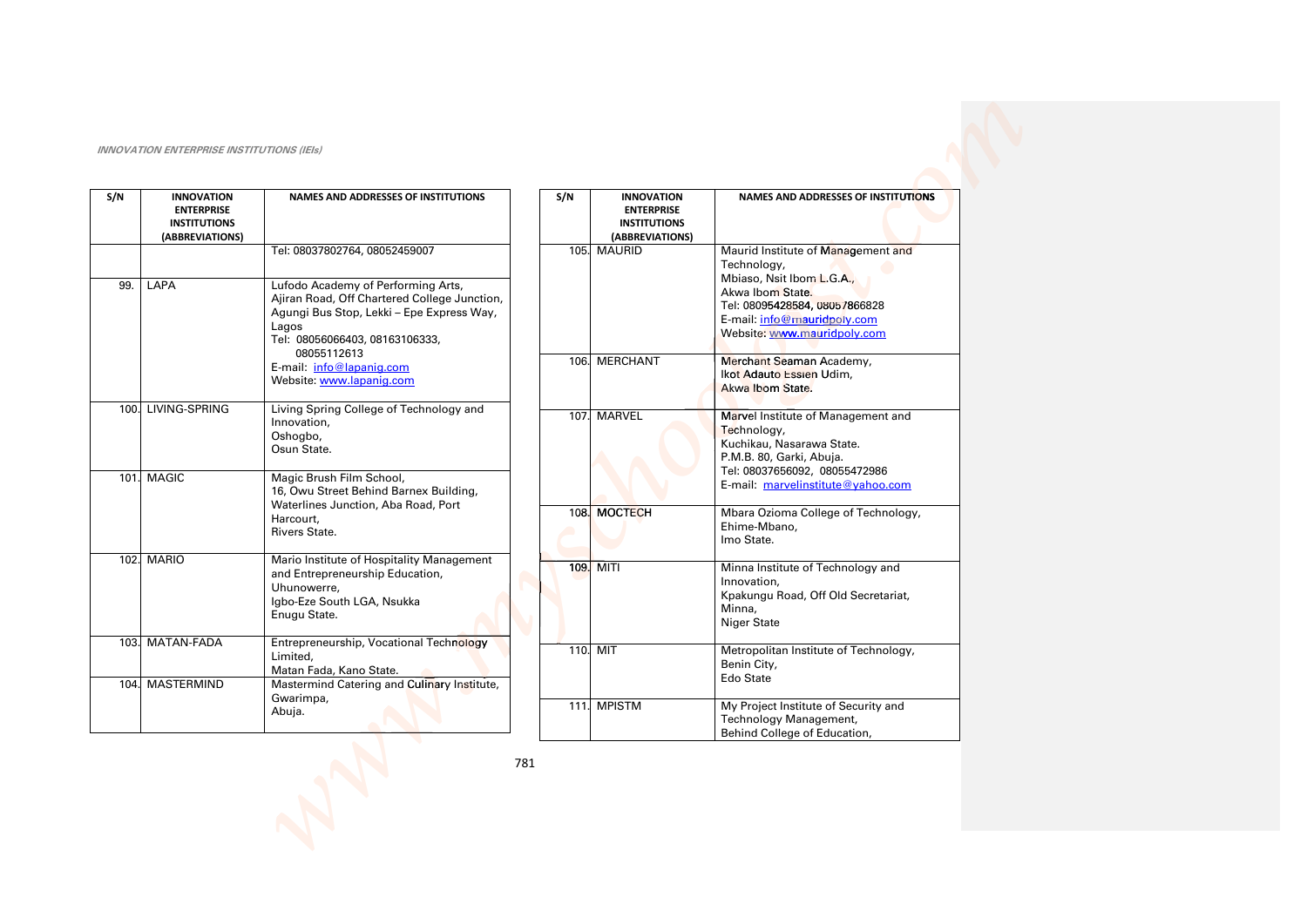| S/N | <b>INNOVATION</b><br><b>ENTERPRISE</b><br><b>INSTITUTIONS</b><br>(ABBREVIATIONS) | <b>NAMES AND ADDRESSES OF INSTITUTIONS</b>                                                                  | S/N  | <b>INNOVATION</b><br><b>ENTERPRISE</b><br><b>INSTITUTIONS</b><br>(ABBREVIATIONS) | <b>NAMES AND ADDRESSES OF INSTITUTIONS</b>                                                                              |
|-----|----------------------------------------------------------------------------------|-------------------------------------------------------------------------------------------------------------|------|----------------------------------------------------------------------------------|-------------------------------------------------------------------------------------------------------------------------|
|     |                                                                                  | Plot 215, Zuba,<br>Abuja.                                                                                   |      |                                                                                  | E-mail: ho@idmng.net<br>Tel: 08037762331                                                                                |
|     | 112. NAOWA                                                                       | NAOWA Institute of Management and<br>Technology,<br>Mambila Barracks,                                       |      | 119. NIIT-FESTAC                                                                 | NIIT-IDM FESTAC Centre,<br>22 Road, 2nd Avenue, FESTAC Town,<br>Lagos State.                                            |
|     |                                                                                  | Asokoro,<br>Abuja                                                                                           |      | 120. NIIT-IKORODU                                                                | NIIT-IDM Ikorodu Centre,<br>14, Olorunjowon Street, Beside Zenith Bank,<br>Ikorodu,                                     |
|     | <b>113. NBCT</b>                                                                 | Nation Builders College of Technology,<br>Asaba,<br>Delta State.                                            |      |                                                                                  | Lagos State.                                                                                                            |
|     | <b>114. NITT</b>                                                                 | Nigeria Institute of Transport Technology,<br>Zaria.<br>Kaduna State.                                       | 121. | NIIT-OFFA                                                                        | <b>NIIT Offa Study Centre,</b><br>Olatinwo House, No 60/62 Olofa Way,<br>Offa,<br>Kwara State.                          |
|     | 115. NFI                                                                         | National Film Institute,<br>Alhaji Gbadamosi Close,<br>P.O. Box 693 Jos,<br>Plateau State.                  | 122. | NIIT-OWERRI                                                                      | Kunoch Education and Training College,<br>No. 1, Kunoch Lane, Behind Diamond Bank,<br>Item Street, Ikenegbu,<br>Owerri, |
|     | 116. NCWD                                                                        | National Centre for Women Development,<br>Tafawa Balewa Street, Central Business                            |      |                                                                                  | Imo State.                                                                                                              |
|     |                                                                                  | District,<br>P.M.B. 185, Garki,<br>Abuja.<br>Tel: 234(9)7809509, +2347051111163<br>e-mail: dgncwd@gmail.com | 123. | NIIT-SURULERE                                                                    | NIIT-IDM Surulere Centre.<br>No. 114 Funsho Williams Avenue,<br>Iponrin, Surulere,<br>Lagos State.                      |
|     | <b>117. NIEI</b>                                                                 | Niger-Delta Innovation Enterprise Institute,<br>Yenagoa, Bayelsa State                                      | 124. | NIIT-OTA                                                                         | NIIT Ota Centre,<br>Sango-Ota,<br>Ogun State.                                                                           |
|     | <b>118. NIIT</b>                                                                 | NIIT IDM Ikeja Centre,<br>9/20, Oba Akran Avenue,<br>Ikeja, Lagos                                           |      | <b>125. NIIT-UYO</b>                                                             | NIIT Uyo Centre,<br>No. 30, Udosen Uko by Oron Road,<br>Uyo,                                                            |
|     |                                                                                  |                                                                                                             | 782  |                                                                                  |                                                                                                                         |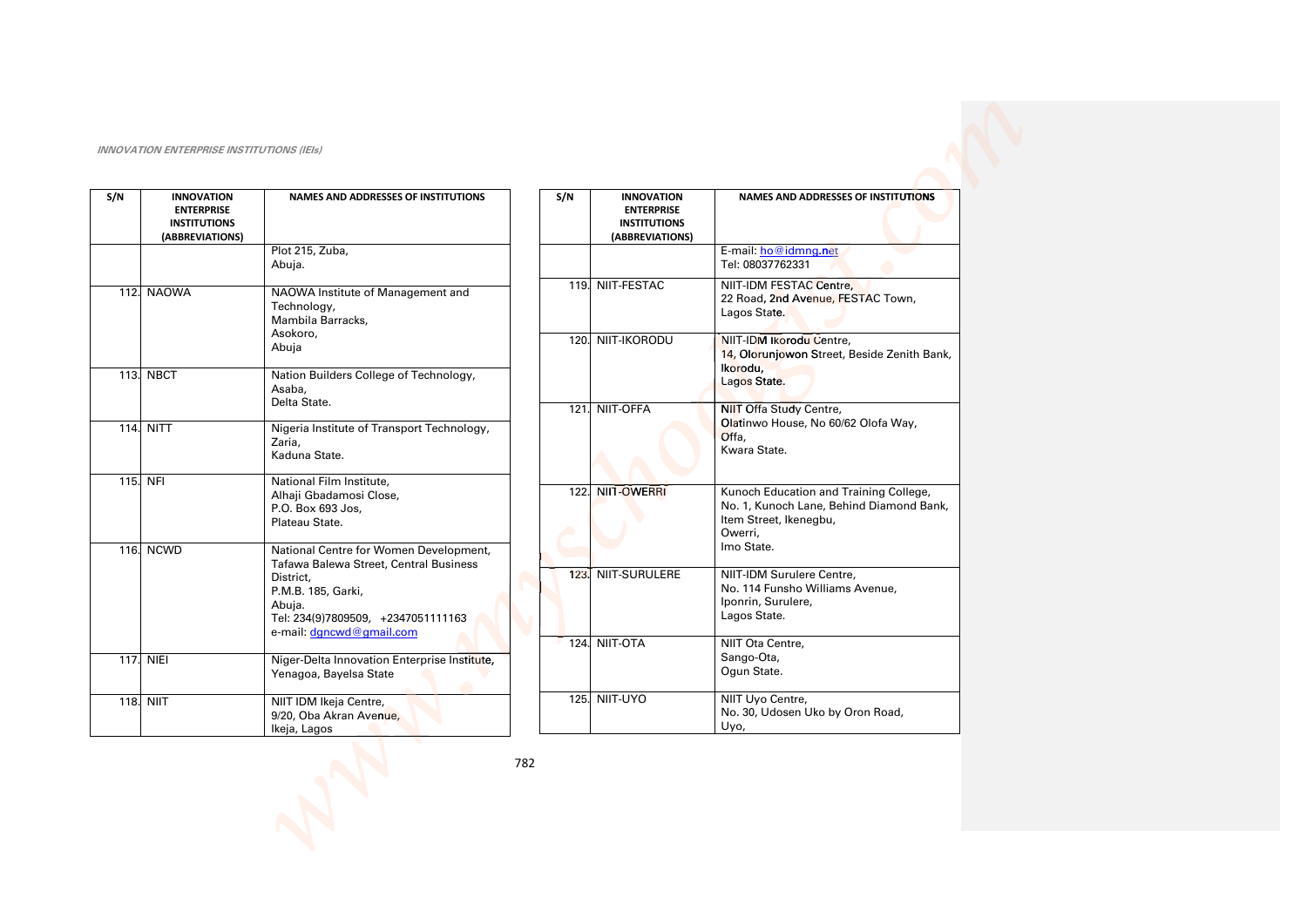| S/N  | <b>INNOVATION</b><br><b>ENTERPRISE</b><br><b>INSTITUTIONS</b><br>(ABBREVIATIONS) | NAMES AND ADDRESSES OF INSTITUTIONS                                                                                        |     | S/N | <b>INNOVATION</b><br><b>ENTERPRISE</b><br><b>INSTITUTIONS</b><br>(ABBREVIATIONS) | NAMES AND ADDRESSES OF INSTITUTIONS                                                                                                                                 |
|------|----------------------------------------------------------------------------------|----------------------------------------------------------------------------------------------------------------------------|-----|-----|----------------------------------------------------------------------------------|---------------------------------------------------------------------------------------------------------------------------------------------------------------------|
|      |                                                                                  | Akwa Ibom State.                                                                                                           |     |     |                                                                                  | Along Owerri-Port Harcourt Express Way,<br>Owerri,<br>Imo State.                                                                                                    |
|      | 126. NIIT-WARRI                                                                  | NIIT Warri Centre,<br>43 Airport Road,<br>Effurun,<br>Delta State.                                                         |     |     | 132. OFFER-CENTER                                                                | Offer Center Institute of Agriculture,<br>Oluponna,<br>lwo,                                                                                                         |
| 127. | NIG-KOREA                                                                        | Nigeria-Korea Friendship Institute of<br>Vocational and Advanced Technology,<br>Lokoja,<br>Kogi State.                     |     |     | 133. PAN-AFRICAN                                                                 | Osun State.<br>Pan-African Institute of Paralegal Studies,<br>Plot CPI, Panaf Drive, Dawaki Rockville,<br>Gwarimpa, Bwari Area Council,<br>Abuja                    |
|      | 128. NSPIRE                                                                      | Nspire School of Management and<br>Technology,<br>No. 4 Ngozi Ikonjo Iweala Way,                                           |     |     | 134. PAN                                                                         | <b>PAN Learning Centre,</b><br>Kakuri,<br>Kaduna State.                                                                                                             |
|      |                                                                                  | Utako<br>Abuja.<br>Tel: 08184279618, 08188833655,                                                                          |     |     | 135. PEACE-IMT                                                                   | Peace Institute of Management Technology,<br>Abak, Akwa Ibom State.                                                                                                 |
|      |                                                                                  | 08188800733<br>E-mail: jogun.dosekun@gmail.com,<br>info@nspire.com.nq                                                      |     |     | 136. PEFTI                                                                       | PEFTI Film Institute<br>5/7 Joy Avenue, By UBA,<br>Off Osolo Way, Ajao Estate, Isolo<br>P.O. Box 4325,                                                              |
| 129. | NTA-TVC                                                                          | Nigerian Television Authority (Television<br>College),<br>Old Government House Close,<br>Ray Field, Jos,<br>Plateau State. |     |     |                                                                                  | Oshodi, Lagos State<br>Tel: 07031622270, 08133370731,<br>08116305684,<br>E-mail: pefti2004@yahoo.com<br>Website: info@pefti.tv,                                     |
| 130. | <b>OASIS</b>                                                                     | Olawoyin Awosika School of Innovation<br>Studies,<br>4, Oshorun Heritage Estate, Isheri, North<br>LGA.<br>Lagos State.     |     |     | <b>137. PRIME</b>                                                                | Prime Innovation Institute of Technology,<br>Plot 110 Ira-Nla, off Lekki-Epe Express Way,<br>Ajah, Lagos State.<br>OR<br>13, Gambo Street, Alfa Bus Stop, Lekki-Epe |
| 131. | <b>OLUAKA</b>                                                                    | Oluaka Institute of Technology,<br>Obuokwu Obinze,                                                                         |     |     |                                                                                  | Express way, Sangotedo Ajah, Lagos.<br>E-mail: info@piit.com.nq                                                                                                     |
|      |                                                                                  |                                                                                                                            | 783 |     |                                                                                  |                                                                                                                                                                     |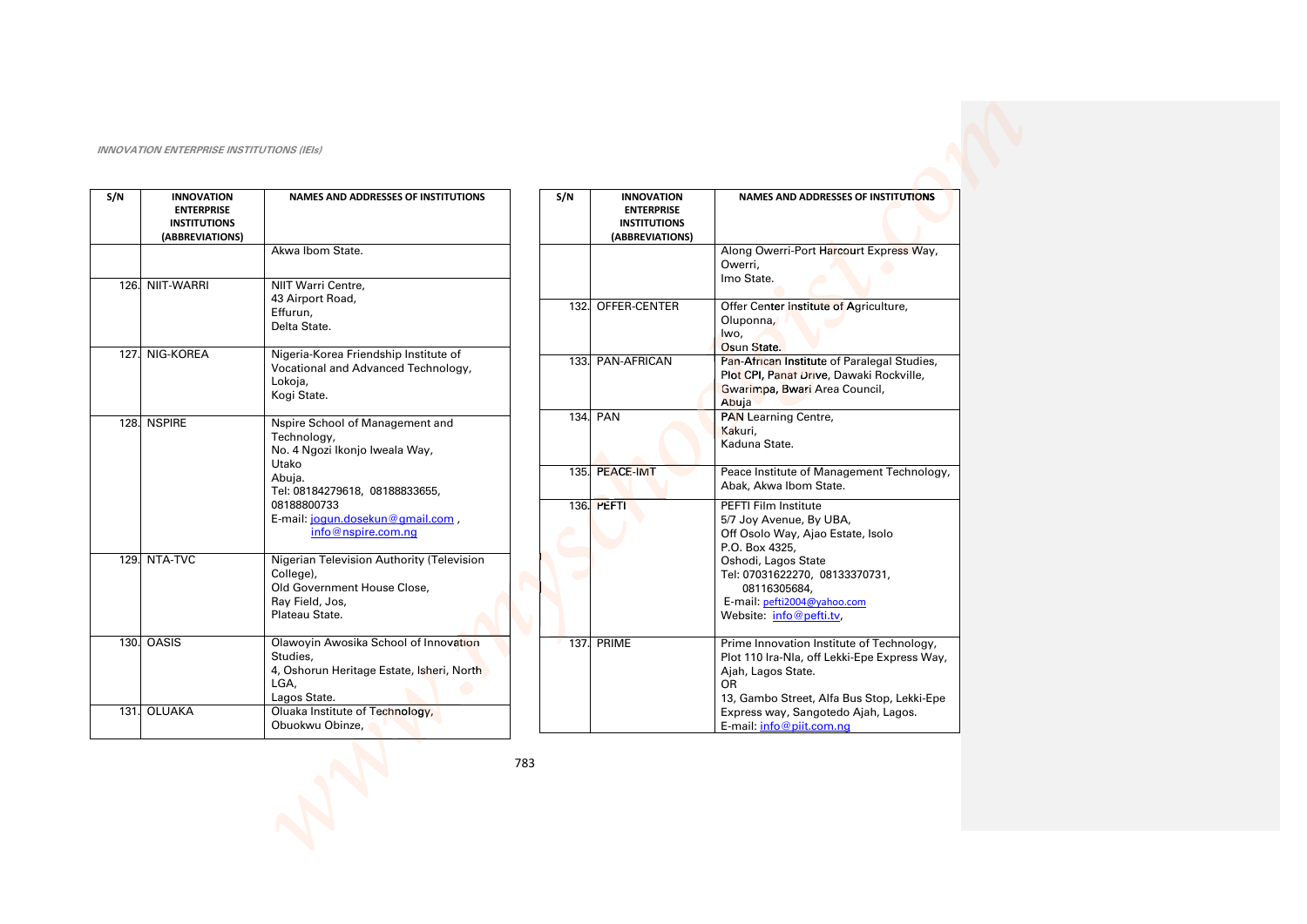| S/N  | <b>INNOVATION</b><br><b>ENTERPRISE</b><br><b>INSTITUTIONS</b><br>(ABBREVIATIONS) | <b>NAMES AND ADDRESSES OF INSTITUTIONS</b>                                                                                                                                                                                     |     |
|------|----------------------------------------------------------------------------------|--------------------------------------------------------------------------------------------------------------------------------------------------------------------------------------------------------------------------------|-----|
|      |                                                                                  | Website: www.piit.com.nq                                                                                                                                                                                                       |     |
|      | 138. RCA                                                                         | Risk Control Academy,<br>Royal Cedar Plaza, Km 25, Lekki-Epe<br>Express Way, Ajiwe, Ajah, Lagos.<br>Tel: 23414611491<br>Website: www. riskcontrolnigeria.com<br>Email:info@riskcontrolnigeria.com                              |     |
| 139. | <b>ROCANA</b>                                                                    | Rocana Institute of Technology,<br>37/38, Abiriba Avenue, Emene Industrial<br>Layout, by Strabag bus stop, Emene, Enugu.<br>Website: www.rit.edu.ng.<br>Tel: 08032343063, 08158830079                                          |     |
|      | 140. ROLOF                                                                       | Rolof Computer Academy,<br>Plot 110, Apala Street, Warri,<br>Delta State.<br>Tel: 08185783901, 08140721198,<br>08135331745<br>E-mail:<br>admissions@rolofcomputeracademy.edu.ng<br>Website:<br>www.rolofcomputeracademy.edu.ng |     |
| 141. | ROYAL-ARTS                                                                       | Royal Arts Academy,<br>4, Adebisi Close, Off Ogunlana Drive,<br>Off Olufemi Street, Surulere,<br>Lagos.                                                                                                                        |     |
|      | 142. SAGAMU-BAI                                                                  | Sagamu Business and Arts Institute,<br>Plot 9, Blk 1,<br>Opp. Oba Sonariwo Primary School,<br>Sagamu, Ogun State.                                                                                                              |     |
|      |                                                                                  |                                                                                                                                                                                                                                | 784 |

| S/N  | <b>INNOVATION</b><br><b>ENTERPRISE</b> | <b>NAMES AND ADDRESSES OF INSTITUTIONS</b>                           |
|------|----------------------------------------|----------------------------------------------------------------------|
|      | <b>INSTITUTIONS</b>                    |                                                                      |
|      | (ABBREVIATIONS)                        |                                                                      |
| 143. | SBH                                    | School of Banking Honours, 74, Isheri Road,                          |
|      |                                        | Ojodu-Berger, Lagos.                                                 |
|      |                                        | Tel: 01-7359884, 08098033989                                         |
|      |                                        | Website: www.sbh-edu.org                                             |
|      |                                        |                                                                      |
| 144. | SENTONA                                | Sentona Institute of Management and                                  |
|      |                                        | Technology,                                                          |
|      |                                        | Sentona Street.                                                      |
|      |                                        | New Nyanya, Karu,                                                    |
|      |                                        | Nasarawa State.                                                      |
|      |                                        | Tel: 08096460220, 08029735469,                                       |
|      |                                        | 08054297600,                                                         |
|      |                                        | Email: sentonainstitute@gmail.com,                                   |
|      |                                        | Website: sentona-imt.com,                                            |
|      | 145. SMART-IMAGE                       | Smart Image Film and Theatre Institute,                              |
|      |                                        | 9, Odekunle Street, Agbowo,                                          |
|      |                                        | Ibadan, Oyo State.                                                   |
|      |                                        | Tel: 08023119316, 08136026396                                        |
|      |                                        | E-mail: smartimage01@yahoo.co.uk<br>Website: www.smartimagefilms.com |
| 146. | <b>SOFTQUEST</b>                       | Softquest Incorporated College,                                      |
|      |                                        | Ogbomoso,                                                            |
|      |                                        | Ovo State.                                                           |
|      |                                        |                                                                      |
| 147. | SOUTH-EASTERN                          | South Eastern College of Computer                                    |
|      |                                        | Engineering and Information Technology,                              |
|      |                                        | Owerri,                                                              |
|      |                                        | NO. 9/14 Mbonu Ojike Street, Ikenegbu,                               |
|      |                                        | Owerri                                                               |
|      |                                        | Tell: +23408037101792, +2348037947435                                |
|      |                                        | E-mail: info@secceitedu.com                                          |
|      |                                        | Website: www.secceitedu.com                                          |
|      |                                        |                                                                      |
|      |                                        |                                                                      |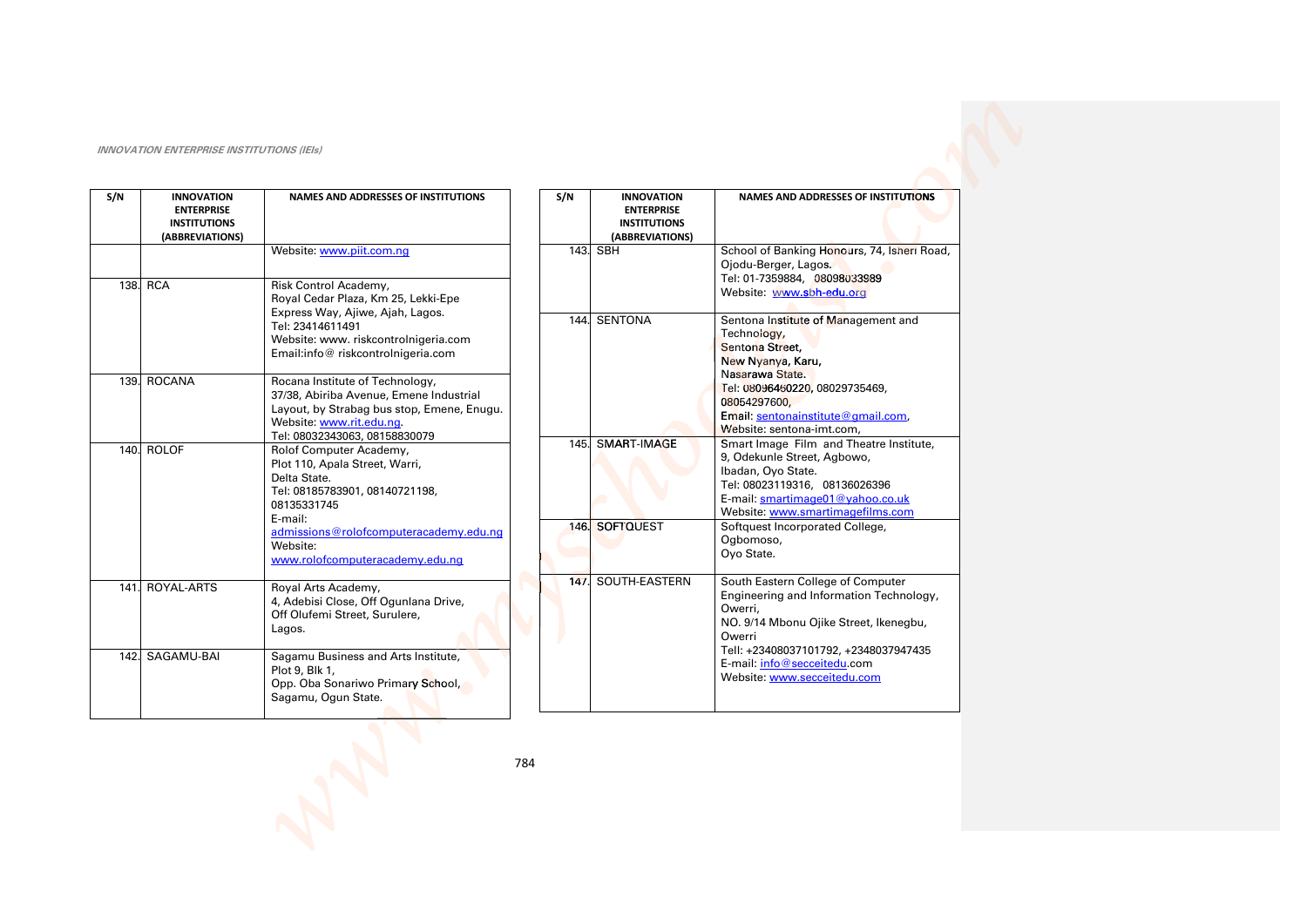| S/N  | <b>INNOVATION</b><br><b>ENTERPRISE</b><br><b>INSTITUTIONS</b><br>(ABBREVIATIONS) | <b>NAMES AND ADDRESSES OF INSTITUTIONS</b>                                                                                                                                                                                                                                              | S/N | <b>INNOVATION</b><br><b>ENTERPRISE</b><br><b>INSTITUTIONS</b><br>(ABBREVIATIONS) |
|------|----------------------------------------------------------------------------------|-----------------------------------------------------------------------------------------------------------------------------------------------------------------------------------------------------------------------------------------------------------------------------------------|-----|----------------------------------------------------------------------------------|
| 148. | SOUTHERN-NIG                                                                     | Southern Nigeria Institute of Innovative<br>Technology,<br>Delightsomewood, Ifewara, Atakumasa<br>L.G.A.,<br>P.M.B. 5540,<br>Ile-Ife, Osun State.<br>Website: www.sniitnigeria.org<br>E-mail: sniitnigeria@yahoo.com<br>adminiscu@gmail.com                                             |     | 152. ST RITA                                                                     |
|      |                                                                                  | Tel: 08130176363, 08023915182,<br>07052906301,<br>08028491169                                                                                                                                                                                                                           |     | 153. STWINI                                                                      |
|      | 149. SOTERIA                                                                     | Soteria Business School,<br>Bola Ige Junction, Liberty Road,<br>Oke Ado, Ibadan,<br>Oyo State.                                                                                                                                                                                          |     | 154. TASHIBA                                                                     |
|      | 150. STARS                                                                       | <b>Stars Maritime Academy</b><br>(Merchant Navy Institute),<br>Ayobo - Otta Road,<br>Lagos,<br>P. O. Box 176<br>Ikotun, Lagos,<br>Nigeria.<br>Tel: 08056212451, 08061509740<br>E-mail: info@starsmaritme.com.ng<br>admissions@starsmaritime.com.no<br>Website: www.starsmaritime.com.ng |     | 155. OCMTECH<br>156. TKEDVI<br>157. TOTAL                                        |
| 151. | <b>STAUG</b>                                                                     | St. Augustine Innovation Enterprise<br>Institute.<br>Suite 1, 2 <sup>nd</sup> Floor, Adebare Street,<br>Ogudu GRA Road, Ogudu,<br>Lagos State.                                                                                                                                          |     |                                                                                  |

|      | <b>INSTITUTIONS</b><br>(ABBREVIATIONS) |                                                                                                                                                                                                                                                                        |
|------|----------------------------------------|------------------------------------------------------------------------------------------------------------------------------------------------------------------------------------------------------------------------------------------------------------------------|
| 152. | <b>ST RITA</b>                         | St. Rita Innovative Institute<br>C8/C9 Niger Bridge Layout<br>Housing Estate Fegge, Onitsha<br>P.O. Box 2312, Onitsha Nigeria<br>E-mail: info@stritainstitute.org,<br>infoedu@stritainstitute.org<br>Website: www.stritainstitute.org<br>Tel: 08033122191, 08051661331 |
| 153. | <b>STWINI</b>                          | St. Winifred Innovative Institute, Olomi<br>Ayequn Road Off Olomi Academy Bridge<br>P.O. Box 41562 Dugbe, Ibadan E-mail:<br>St.winifred@yahoo.com<br>Tel: 08055108185                                                                                                  |
| 154. | <b>TASHIBA</b>                         | Tashiba Institute of Information Technology,<br>Gyallesu, Zaria.<br>Kaduna State.                                                                                                                                                                                      |
| 155. | <b>OCMTECH</b>                         | Owu College of Management Technology,<br>Kilometre 10 Itele-Ota Road, Olugbode Ota,<br>Oqun State.                                                                                                                                                                     |
| 156. | <b>TKEDVI</b>                          | Timeon Kairos Educational and Vocational<br>Institute,<br>12, Remoye Street, Baale Bus Stop,<br>Akowanjo,<br>Abeokuta Express Way, Agege<br>Lagos State                                                                                                                |
| 157. | <b>TOTAL</b>                           | Total Human Capital Development Institute,                                                                                                                                                                                                                             |

Lagos.

NAMES AND ADDRESSES OF INSTITUTIONS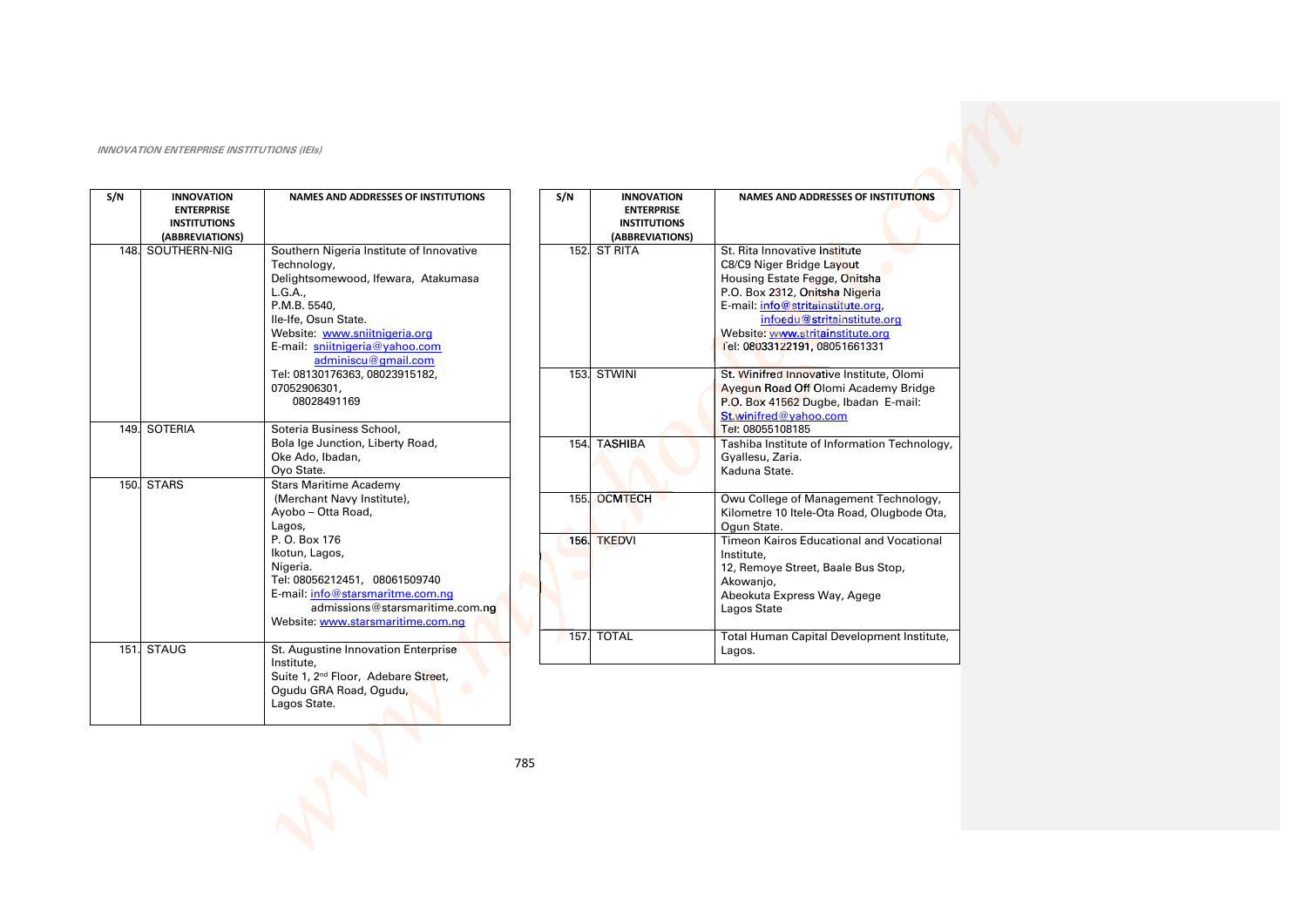| S/N  | <b>INNOVATION</b><br><b>ENTERPRISE</b><br><b>INSTITUTIONS</b><br>(ABBREVIATIONS) | <b>NAMES AND ADDRESSES OF INSTITUTIONS</b>                                                                                                                                                         | S/N |           | <b>INNOVATION</b><br><b>ENTERPRISE</b><br><b>INSTITUTIONS</b><br>(ABBREVIATIONS) | <b>NAMES AND ADDRESSES OF INSTITUTIONS</b>                                                                                                                               |
|------|----------------------------------------------------------------------------------|----------------------------------------------------------------------------------------------------------------------------------------------------------------------------------------------------|-----|-----------|----------------------------------------------------------------------------------|--------------------------------------------------------------------------------------------------------------------------------------------------------------------------|
|      | 158. TOWER                                                                       | Tower Innovation College, Ibadan<br>14, New Adeoyo Hospital Road                                                                                                                                   |     |           |                                                                                  | Website: www.onitinstitute.edu.ng                                                                                                                                        |
|      |                                                                                  | Ring Road,<br>Box 13039, G.P.O. Dugbe, Ibadan.<br>Email: towerinnovative@yahoo.com<br>Tel: 08037276613, 02-2318163                                                                                 |     | 164.      | <b>UMUEBE</b>                                                                    | Umuebe Farm College, Abakaliki, Ebonyi<br>State.<br>Tel: 08034259486, 07057730888<br>E-mail: okonkwoclem@yahoo.com<br>Website: www.umuebe.org                            |
|      | 159. TRIZAS                                                                      | Trizas Institute for Innovative Education,<br>134/15, Udoye Street, Trans-Ekulu Enugu.                                                                                                             |     |           |                                                                                  |                                                                                                                                                                          |
|      |                                                                                  | Tel: 07030106793, 08033245997<br>E-mail: trizasinstitute@yahoo.com                                                                                                                                 |     |           | 165. UNITECH                                                                     | United School of Science and Technology,<br>Gamajigo, Jos. off Zaria Road, Jos, Plateau<br>State,<br>Tel: 08039469095, 08076925158.                                      |
|      | 160. UA CST                                                                      | UA College of Science and Technology,<br>Osuofia.<br>Anambra State.                                                                                                                                |     |           |                                                                                  | E-mail: unitechnigeria@yahoo.com<br>info@unitechnigeria.com<br>Website: www.unitechnigeria.com                                                                           |
|      | 161. UPTONVILLE                                                                  | Uptonville Oil and Gas Institute,<br>129/133 Woji Road<br>G.R.A. Phase 11, Port Harcourt<br>Web Site: www.uptovilleoginstu.org<br>E-mail: enquiries@uptonvilleoginstu-org,<br>uptonedu@yahoo.co.uk |     | 166.      | <b>UNICEM</b>                                                                    | <b>UNICEM Community Initiative Training</b><br>Institute.<br>Unicem factory, Spring Road Diamond Hill,<br>Mfamosing, Cross River State.                                  |
| 162. | <b>OSENI</b>                                                                     | Tel: 08039375456, 084-463963<br>Oseni Elamah Institute,                                                                                                                                            |     | 167.<br>Œ | <b>UNIVAL</b>                                                                    | Unival Institute of Technology,<br>Benin City,<br>Edo State.                                                                                                             |
|      |                                                                                  | 39, Auchi Polytechnic Road,                                                                                                                                                                        |     |           |                                                                                  |                                                                                                                                                                          |
|      |                                                                                  | P.O.Box 815, Auchi<br>Edo State<br>Tel: 057-200318<br>e-mail: oseicti@excite.com<br>web site: www.oseicti.com                                                                                      |     | 168.      | <b>KBS</b>                                                                       | Kaduna Business School<br>No 17 Gobarau Road<br>U/Rimi G. R.A., Kaduna - Nigeria<br>Tel: 08023669308, 07035305458<br>E-mail: info@kbsedu.org<br>Web Site: www.kbsedu.org |
|      | 163. ONIT                                                                        | Onit Institute of Technology<br>P.O.Box 677 Nwankwu Industrial Estate<br>Abagana Njikoka L.G.A. Anambra State<br>E-mail: onitinstitute@yahoo.com                                                   |     | 169.      | YEFMADEC                                                                         | Yefmadec Institute of Science and<br>Technology,<br>Mosogar,                                                                                                             |